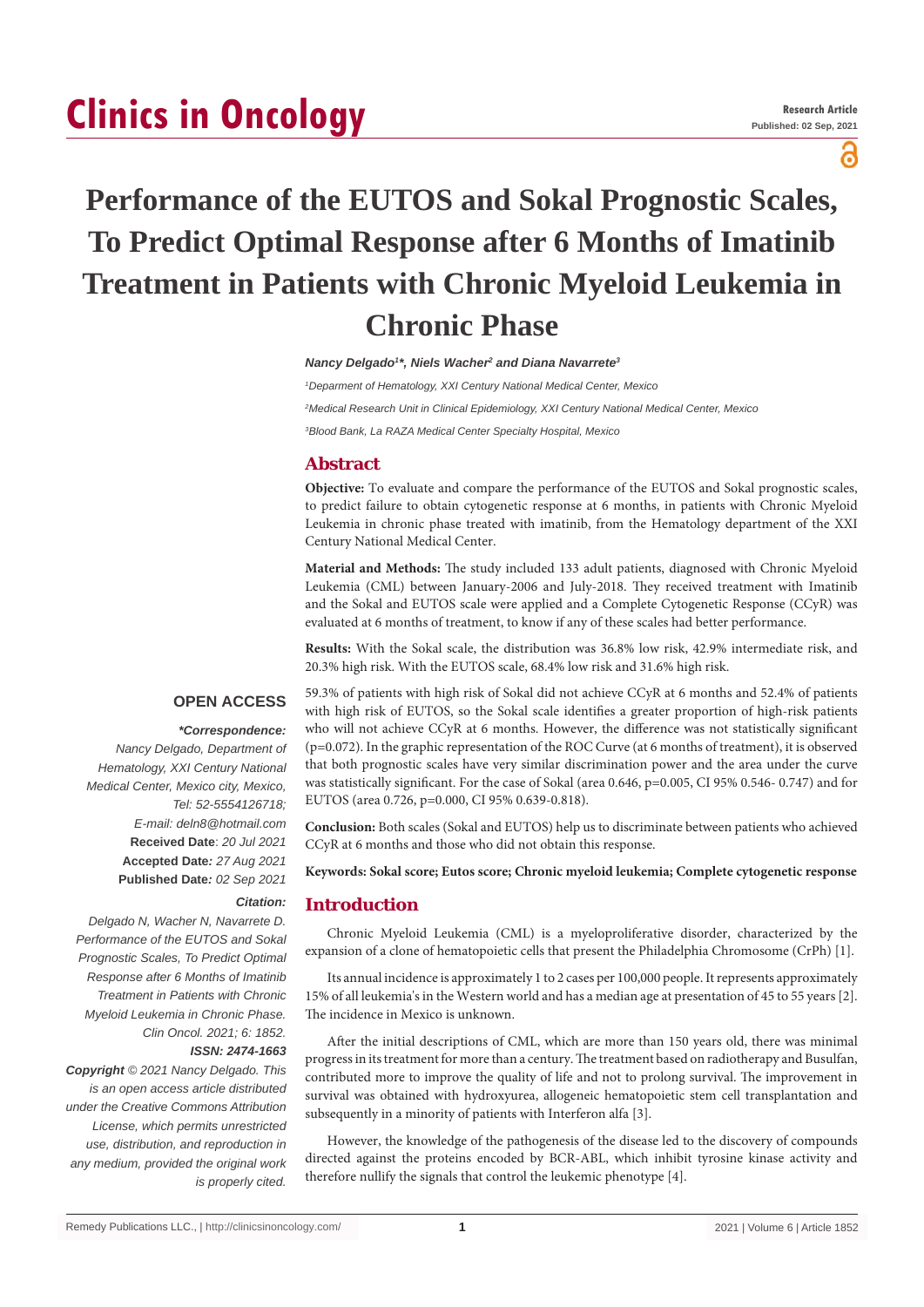For the past two decades, imatinib has been the gold standard for patients with CML P+, as studies established safety and demonstrated its ability to induce high rates of hematological and cytogenetic responses [5].

The response to Tyrosine Kinase Inhibitors (TKIs) is the most important prognostic factor in CML. Responses are defined as "optimal" or "failure". Between optimal and failure, there is an intermediate zone which was previously named suboptimal and is now designated as "warning" [6].

According to the latest guidelines of the European LeukemiaNet 2020 (ELN 2020), an optimal response at 6 months is defined as a BCR-ABL by PCR on an International Scale (IS) <1%, which corresponds to a Complete Cytogenetic Response (CCyR ), that is, 0% CrPh in a karyotype and a BCR-ABL>10% IS is defined as failure [7].

The evaluation of risk factors to identify those patients who at diagnosis may have a favorable or unfavorable prognosis has been attempted to be measured by analysis of multiple variables at the initial presentation. The currently accepted prognostic scores in the CML are the Sokal, Hasford, and EUTOS scores. These scores are calculated based on the combination of clinical and laboratory characteristics at the time of CML diagnosis.

The Sokal score was created in 1984 for chemotherapy treatment, the Hasford score in 1998 for interferon alpha treatment, and the EUTOS score in 2011 for patients treated with imatinib. Thus, the Sokal and Hasford scores were established using Overall Survival (OS) as an endpoint, while the EUTOS score used a CCyR at 18 months [8].

Recently, in the ELN 2020 guidelines, the EUTOS Long Term Survival (ELTS) scale is proposed, which is based on the same Sokal variables, but gives a different value to age (ELN 2020) [7].

The most widely used is the Sokal scale, which takes into account 4 clinical variables: Age, spleen size, percentage of blasts, and platelet count, thereby dividing patients into low, intermediate, and high risk [9] (Figure 1).

Obtaining CCyR is associated with a favorable prognosis; early identification during treatment of those high-risk patients who do not achieve CCyR is crucial [10].

The European Leukemia group proposed the EUTOS prognostic

|                        | VARIABL                                                |  |  |
|------------------------|--------------------------------------------------------|--|--|
|                        | $\blacksquare$ ES Age: 0.116 X (age-                   |  |  |
|                        | 43.4)                                                  |  |  |
|                        | Spleen size: 0.0345X (spleen-7.51)                     |  |  |
|                        | $\blacksquare$ % circulating blasts: 0.0887 X (blasts- |  |  |
|                        |                                                        |  |  |
|                        | Relative Risk (Survival)                               |  |  |
|                        | $Low < 0.8$ (5 years)                                  |  |  |
|                        | Intermediate 0.8-1.2 (4 years)                         |  |  |
|                        | High > 1.2 (2.5 years)                                 |  |  |
|                        |                                                        |  |  |
| Figure 1: Sokal scale. |                                                        |  |  |

scale, specifically to evaluate patients treated with TKI (imatinib) [11].

This scale takes into account only two variables at diagnosis, (7 X basophils) + (4 X spleen size), where the spleen is measured in centimeters below the costal border and the basophils in percentage. A EUTOS >87 indicates high risk and <87 low risk [11]. Hoffmann in 2013 validated the EUTOS scale, mentioning that it predicts the probability of obtaining CCyR and better Progression Free Survival (PFS) and demonstrates that age is not a prognostic factor for response in patients treated with imatinib [12]. However, there is still no evidence that any of the risk scales is superior [6].

There is no study that directly compares the most widely used scale (Sokal) against that of EUTOS and this was the interest of the present study. The original article on the EUTOS scale showed that 34% of high-risk patients did not achieve CCyR at 18 months [11]. In our cohort, the obtaining of CCyR at 6 months (current definition of optimal response) was evaluated because it is relevant to identify those patients who do not achieve this response with imatinib, to maintain close surveillance in order to identify those who require a change in treatment [8].

# **Material and Methods**

This retrospective cohort included 133 patients from the XXI Century National Medical Center, IMMS, Mexico City, Mexico, older than 18 years, with a corroborated diagnosis of CML in chronic phase, who received imatinib as the first line of treatment at doses of 400 mg/day, between January-2006 to July-2018. The median age was 44 years (18 to 84) and 45.9% were women and 54.1% men.

#### **Scales**

 The prognostic risk was calculated with the data at diagnosis, in all patients according to the Sokal and EUTOS scales.

#### **Karyotype**

Patients who had a follow-up cytogenetic study, with GGT banding technique and with at least 20 evaluable metaphases, at 6 months of treatment with imatinib were included.

#### **Ethical considerations**

This research project was carried out based on the ethical standards. The Regulations of the General Health Law on Health Research Matters and with the Declaration of Helsinki of 1975 amended in 1989, the Nuremberg Code (1946) and current international standards of good clinical research practices. The patients received the usual treatment and follow-up, so it did not imply any additional risk.

#### **Statistical analyses**

A comparison of the cytogenetic response proportions was made with Pearson's Chi-square test, the cytogenetic response proportions were compared with the McNemar test, and odds ratios with their corresponding 95% confidence intervals were estimated.

Tables and ROC curves were constructed to find out if there was a better cut-off point than the one proposed internationally, and the areas under the ROC curve were compared.

For the secondary endpoints: Overall survival and progressionfree survival, Kaplan and Meier product limit survival curves were constructed and compared with a Cox or proportional hazards regression analysis.

The SPSS 25 program (SPSS, Inc. Chicago Ill) was used and all p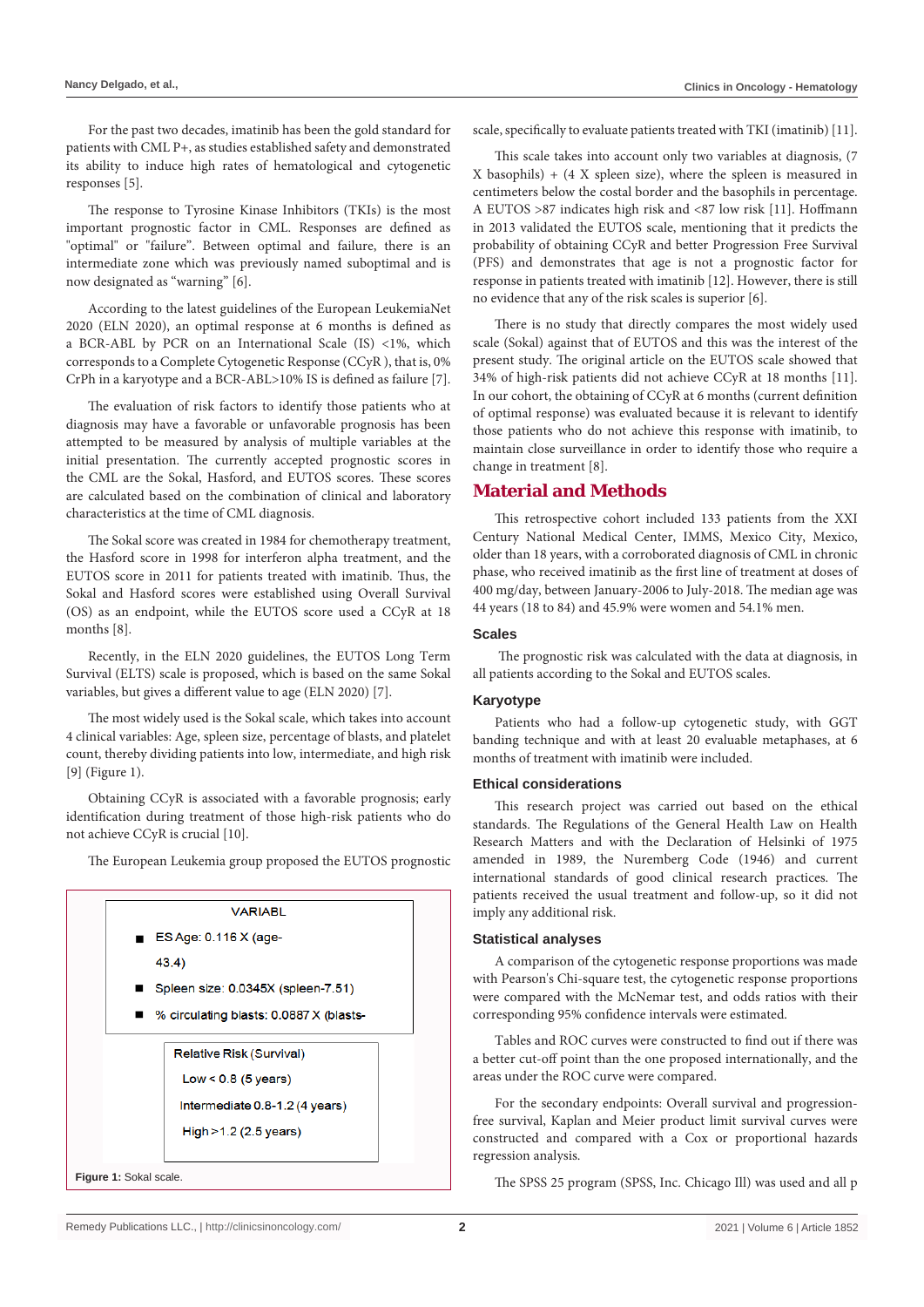#### **Results**

133 patients were included, the median age was 44 years (18 to 84) and 45.9% were women and 54.1 men. The characteristics of the population are described in Table 1.

When we applied the Sokal scale, 36.8% of the patients showed low risk, 42.9% intermediate risk and 20.3% high risk and when applying the EUTOS scale 68.4% of the patients showed low risk and 31.6% high risk (Table 2).

When evaluating CCyR at 6 months of treatment with imatinib, in the group of patients with low risk of Sokal 75.5% obtained this response, in the group of intermediate risk 66.7% and only 40.7% of the group of high risk ( X2 Pearson = 9.38, p=0.009) (Table 3).

When evaluating the patients with the EUTOS scale at 6 months of treatment, 72.5% of low risk achieved CCyR and 47.6% of patients who had high risk (X2 Pearson =7.8, p=0.005) (Table 4).

Therefore, in the evaluated patients, 59.3% of patients with high risk of Sokal did not achieve CyCR at 6 months and 52.4% of patients with high risk of EUTOS, therefore the Sokal scale identifies a greater proportion of high-risk patients who will not achieve CyCR **Table 1:** Characteristics of the patients.

| Basal characteristics of patients (N=132)         |               |  |  |  |
|---------------------------------------------------|---------------|--|--|--|
| Age at diagnosis Median (range)                   | 44 (18-84)    |  |  |  |
| Gender                                            |               |  |  |  |
| Women                                             | 61(45.9)      |  |  |  |
| Men                                               | 72 (54.1)     |  |  |  |
| Spleen size (cm) Median (range)                   | $5.7(0-23)$   |  |  |  |
| Platelets (x 10 <sup>9</sup> /L) Median (range)   | 599 (43-3471) |  |  |  |
| Peripheral blood blasts (%) Median (range)        | $1(0-10)$     |  |  |  |
| Basophils in peripheral blood (%) Median (range)  | $6(0-20)$     |  |  |  |
| Cytogenetics at diagnosis (% CrPh) Median (range) | 96 (30-100)   |  |  |  |
| Cytogenetics at 6 months (% CrPh) Median (range)  | 22 (0-100)    |  |  |  |

| <b>Table 2:</b> Frequencies according to the Sokal and EUTOS scales. |             |            |  |  |  |  |
|----------------------------------------------------------------------|-------------|------------|--|--|--|--|
| <b>RISK</b>                                                          | SOKAL N (%) | EUTOS N(%) |  |  |  |  |
| Low risk                                                             | 49 (36.8)   | 91(68.4)   |  |  |  |  |
| Intermediate risk                                                    | 57 (42.9)   |            |  |  |  |  |
| High risk                                                            | 27(20.3)    | 42 (31.6)  |  |  |  |  |

**Table 2:** Frequencies according to the Sokal and EUTOS scales.

**Table 3:** CCyR percentage at 6 months with Sokal scale.

| <b>RISK Sokal</b>                                | CyCR 6 months $N$ (%) | No CyCR 6 mnyhs $N$ $(\%)$ |  |  |
|--------------------------------------------------|-----------------------|----------------------------|--|--|
| Low                                              | 37 (75.5)             | 12(24.5)                   |  |  |
| Intermediate                                     | 38 (66.7)             | 19(33.3)                   |  |  |
| High                                             | 11(40.7)              | 16 (59.3)                  |  |  |
| <b>TOTAL</b>                                     | 86 (64.7)             | 47 (35.3)                  |  |  |
| Bearach's chi square for Polici scale (n. 0.000) |                       |                            |  |  |

Pearson´s chi square for Sokal scale (p=0.009)

| <b>RISK EUTOS</b>                              | CyCR 6 months $N$ (%) | No CyCR 6 months N (%) |  |  |
|------------------------------------------------|-----------------------|------------------------|--|--|
| Low                                            | 66 (72.5)             | 25(27.5)               |  |  |
| High                                           | 20(47.6)              | 22(52.4)               |  |  |
| <b>TOTAL</b>                                   | 86 (64.7)             | 47 (35.3)              |  |  |
| Pearson's chi square for Sokal scale (p=0.005) |                       |                        |  |  |

Pearson´s chi square for Sokal scale (p=0.005)

**Table 5:** Area under the curve of the EUTOS and Sokal prognostic scales at 6 months.

| <b>Contrast result variables</b> | Area  | Sig   | IC $95%$           |                    |
|----------------------------------|-------|-------|--------------------|--------------------|
|                                  |       |       | <b>Lower limit</b> | <b>Upper limit</b> |
| Puntaje de Sokal                 | 0.646 | 0.005 | 0.546              | 0.747              |
| Puntaje EUTOS                    | 0.726 | 0     | 0.639              | 0.818              |

ROC of EUTOS and Sokal scales at 6 months



at 6 months. Because the two scales were measured in each patient to compare them, the McNemar test was applied, however, no statistically significant difference was found between both scales to identify high-risk patients (p=0.072).

When performing a binary logistic regression, we found that the two scales (EUTOS and Sokal) were statistically significant.

When patients are classified as high risk with either of the two scales, they present an increased risk of not obtaining CCyR at 6 months, however, the risk is higher with Sokal, since it increases the risk 4 times compared to with 3 times with the EUTOS scale.

In the graphic representation of the ROC Curve (at 6 months of treatment), it was observed that both prognostic scales have very similar discrimination power and the area under the curve was statistically significant. For Sokal (area 0.646, p 0.005, CI 95 0.546- 0.747) and for EUTOS (area 0.726, p 0.000, CI 95% 0.639-0.818). In other words, the EUTOS scale only correctly identifies 0.08 more patients than the SOKAL scale, therefore both scales help us to discriminate between patients who achieved RCC at 6 months and those who will not obtain this response and the probability that this classification is correct is reliable, being slightly higher with the EUTOS scale, since its area under the curve is greater (Graph 1 and Table 5).

Twelve patients with loss of cytogenetic response were identified, 6 with loss of complete hematological response, 6 with disease progression of which 2 progressed to blast crisis and 4 to accelerated phase. There were 7 deaths, 2 of them died due to progression of the disease to blast crisis. The exact cause of death could not be determined for the rest of the patients.

By constructing Kaplan and Meier product-limit survival curves, a mean OS of 299 months was obtained with an estimate at 84 months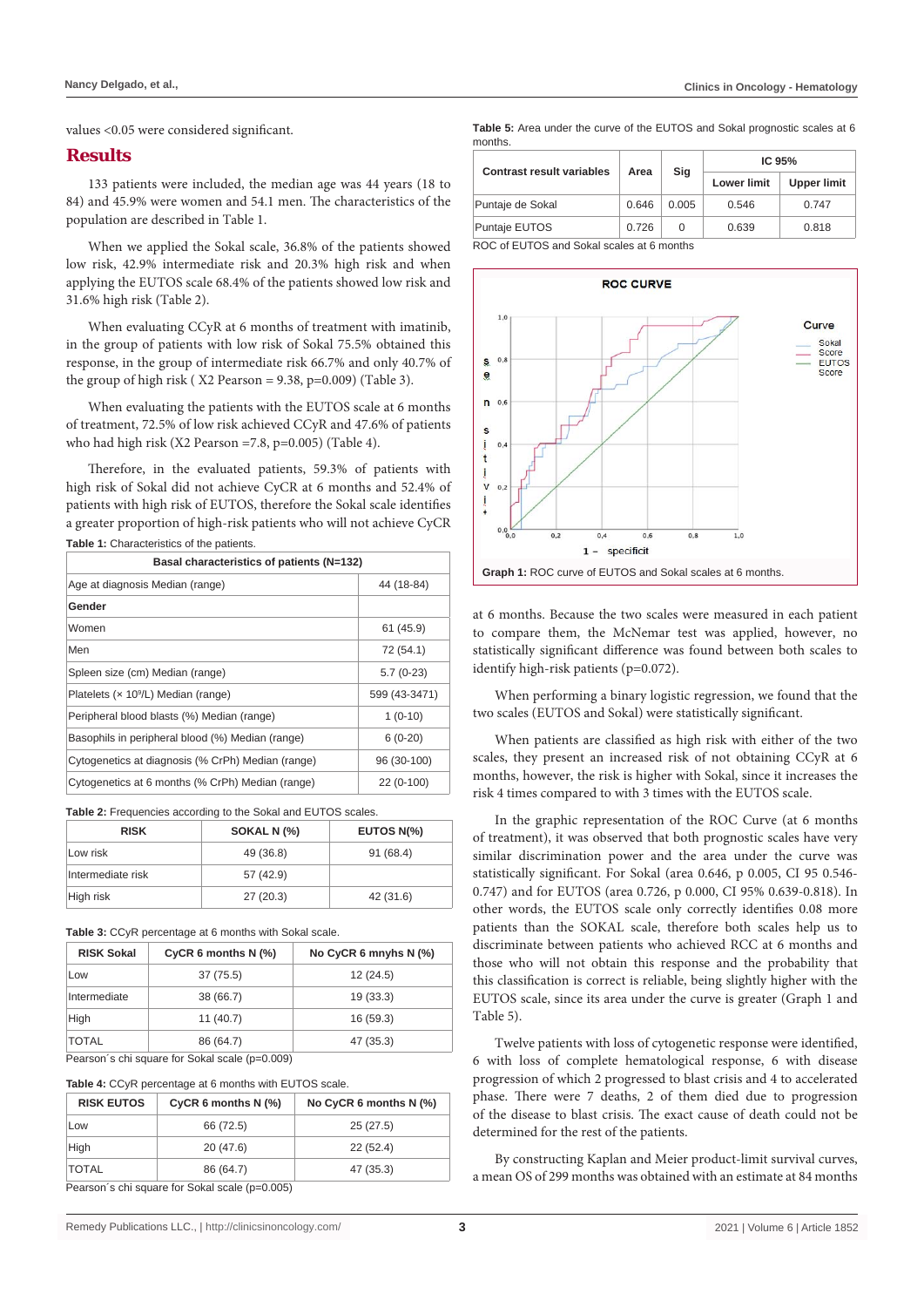



of 91%. A mean PFS of 306 months was obtained with an estimate of 95% at 44 months, without progression of any patient after 44 months (Graph 2).

When developing curves classifying patients by risk group, the Cox model was applied and we obtained statistical significance for OS with the EUTOS scale. (p=0.022), with a mean OS for low-risk patients 311 months and high-risk 135 months (Graph 3).

# **Discussion**

The outcome of CML patients in the era of tyrosine kinase inhibitors has changed favorably. Prognostic scales were performed before the advent of these drugs, such as Sokal, which was used during treatment based on chemotherapy and alpha interferon. In the case of the EUTOS scale, it was created in the era of ITK drugs, using only the size of the spleen and basophils as variables. For this reason, this study compared the performance of the Sokal and EUTOS scales.

For both scales, the identification of high-risk patients was higher compared to that reported in the literature. In Jabbour's work carried out at the MD Anderson Cancer Center, Houston, a high risk of Sokal was reported in 7% of patients and a high risk of EUTOS in 8% [13] and in the case of the study by Rosti, of the group Italian, 14% of patients with high risk of Sokal were reported [14].

The identification of a higher percentage of high-risk patients can be explained by the lack of routine studies in our population, which means that the identification of the disease is delayed, detecting patients when they already present advanced symptoms of the disease.

According to current ELN recommendations, the goal of an optimal response represents the achievement of CCyR at 6 months of TKI treatment, which is associated with the best long-term outcome and survival [7]. For this reason, the assessment of CCyR at 6 months was considered important in our study.

In this study, 133 patients with CML-chronic phase were evaluated, who received first-line treatment with imatinib, of these 59.3% of patients with high risk of Sokal did not achieve CCyR at 6 months and 52.4% of patients with high risk of EUTOS.